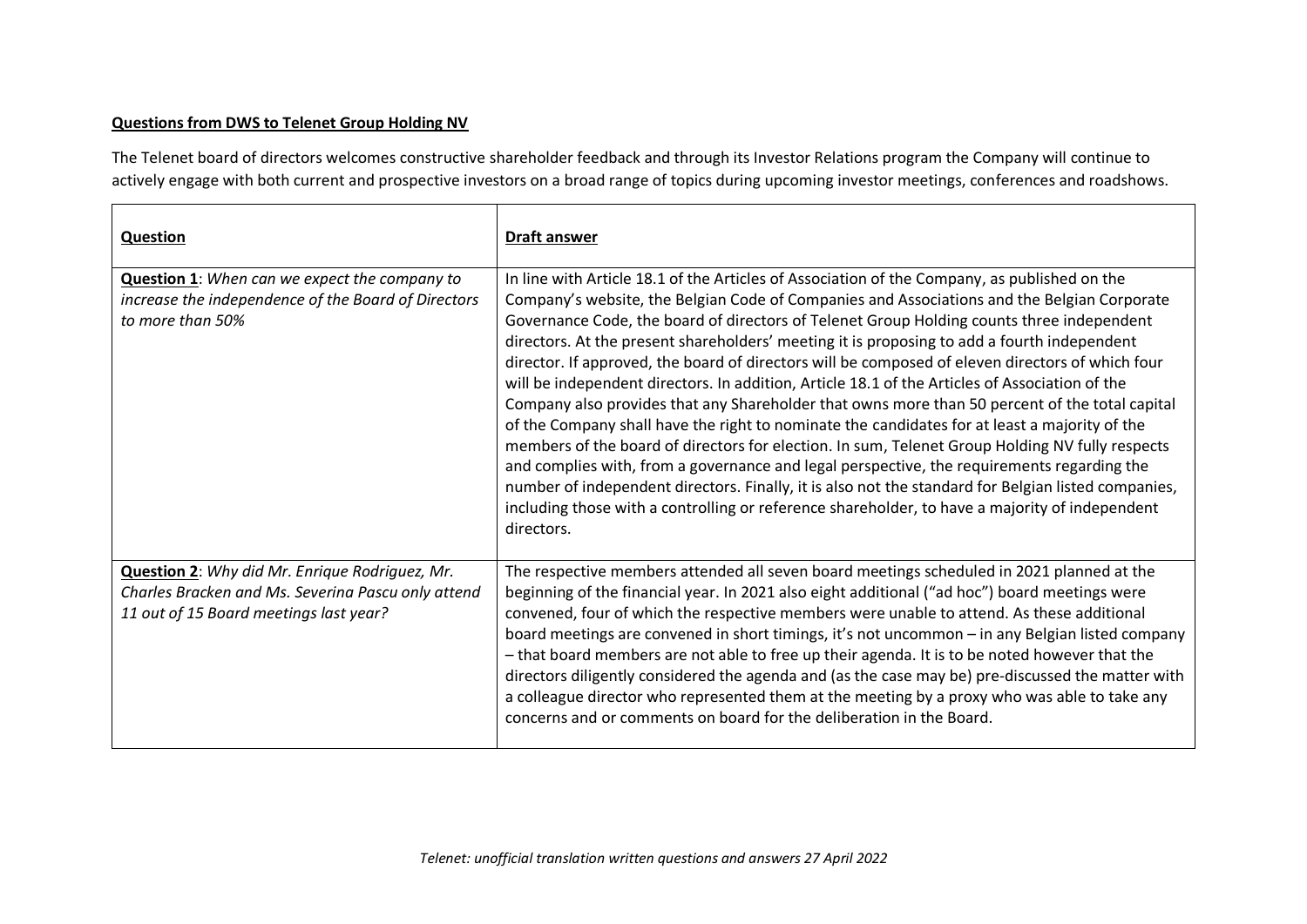| Question 3: When do you plan to update the CVs of<br>the directors with regard to the aforementioned<br>points?                                                                                                                                                           | While the company fully complies with Belgian law and there is no fixed market practice among<br>Belgian listed companies, we continuously review, and welcome feedback on, how to improve our<br>website. The biographies of the directors on our Investor Relations website will be updated in<br>early May after the Annual General Shareholders' Meeting and the publication of the Company's<br>first quarter 2022 results. Currently, all biographies mention the year when their mandate<br>became effective, and we also look to add to the biographies the year when they expire for full                                                                                                                                                                                                                                                                            |
|---------------------------------------------------------------------------------------------------------------------------------------------------------------------------------------------------------------------------------------------------------------------------|-------------------------------------------------------------------------------------------------------------------------------------------------------------------------------------------------------------------------------------------------------------------------------------------------------------------------------------------------------------------------------------------------------------------------------------------------------------------------------------------------------------------------------------------------------------------------------------------------------------------------------------------------------------------------------------------------------------------------------------------------------------------------------------------------------------------------------------------------------------------------------|
|                                                                                                                                                                                                                                                                           | disclosure. Currently, this information is available on a separate section of our Investor Relations<br>website.                                                                                                                                                                                                                                                                                                                                                                                                                                                                                                                                                                                                                                                                                                                                                              |
| <b>Question 4: We note that Telenet Group Holding</b><br>N.V. is not transparent enough for shareholders<br>regarding executive remuneration for some time.<br>When can we expect more granular detail from<br>Telenet Group Holding NV on the executive<br>remuneration? | Information on executive remuneration, as well for fixed remuneration (base salary & other<br>benefits), variable remuneration (one-year & multi-year), other share-based remuneration and<br>group insurance, can be found in our remuneration report, which should be read together with<br>the Company's Executive Remuneration policy which was approved by the ASM of April 2020 and<br>is similarly available at our IR website. The company's remuneration report fully complies with<br>Belgian law as well as the existing guidelines on remuneration reporting that were issued by the<br>Belgian Corporate Governance Committee.<br>We are always open to enter in any dialog with our shareholders to listen to concerns.                                                                                                                                         |
| Question 5: When will you set more precise non-<br>financial KPIs for executive remuneration, which are<br>also transparent on how they are measured.                                                                                                                     | Detailed non-financial KPI's and their measurement have been determined within the boundaries<br>of the Remuneration policy in the Telenet Remuneration & Nomination Committee and approved<br>by the board. Information on the non-financial KPI's, including their relative weight, can be found<br>in the section 8.3.7.4 of the remuneration report. The company's remuneration report fully<br>complies with Belgian law as well as the existing guidelines on remuneration reporting that were<br>issued by the Belgian Corporate Governance Committee.                                                                                                                                                                                                                                                                                                                 |
| Question 6: How much weighting have you linked to<br>non-financial KPIs in all variable remuneration plans?                                                                                                                                                               | As to the weighting of the non-financial KPI's, we stayed within the boundaries set within our<br>remuneration policy. This policy can be consulted at our corporate website. As mentioned in<br>response to the previous question, information on the non-financial KPI's, including their relative<br>weight, can be found in the section 8.3.7.4 of the remuneration report. The company's<br>remuneration report fully complies with Belgian law as well as the existing guidelines on<br>remuneration reporting issued by the Belgian Corporate Governance Committee. As set out in the<br>annual report, as regards non-financial KPI's, these include among other things (i) the<br>implementation and success of the sustainability strategy, and (ii) people development and<br>engagement, each with a weight of 10%, but also include a 91% gender pay gap target. |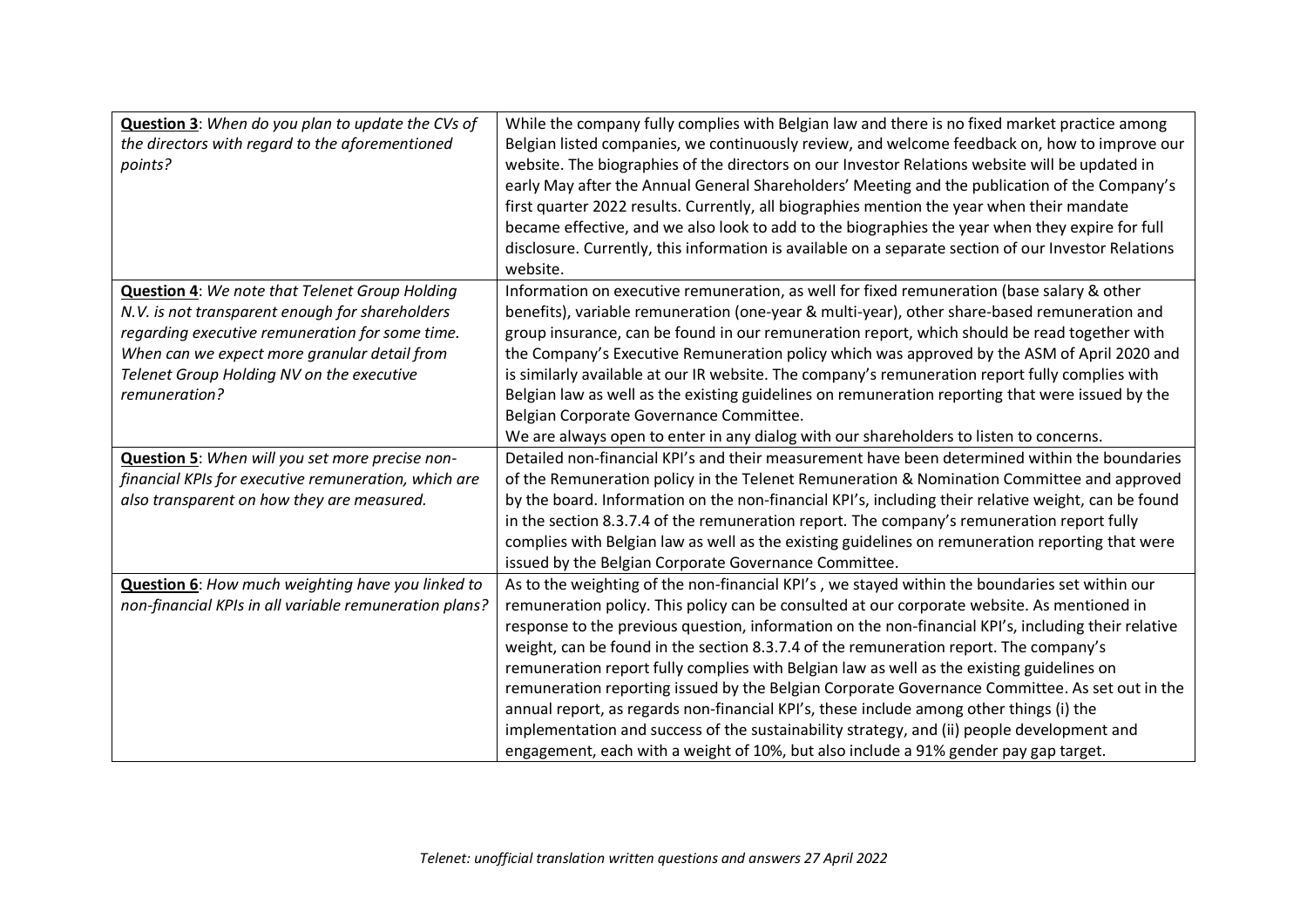| <b>Question 7:</b> What are the sub-categories of the  | The metrics for Environment, Social & Governance KPI's for Mr. John Porter are set in line with       |
|--------------------------------------------------------|-------------------------------------------------------------------------------------------------------|
| Environment, Social, Governance metric of the          | Telenet's sustainability ambition, people strategy & its position on corporate social responsibility. |
| performance conditions of Mr. John Porter?             | ESG targets have also been included in the company-wide objectives for 2021 and 2022, which           |
|                                                        | define the variable remuneration and bonus schemes of all Telenet employees. In May 2021, the         |
|                                                        | Board of Directors also approved the new CEO Remuneration Plan, which includes a dedicated            |
|                                                        | ESG target based on a qualitative assessment of the implementation status of the 2021-2025            |
|                                                        | sustainability strategy, with intermediate progress and impact measurements in 2023, 2024 and         |
|                                                        | 2025. The ESG target accounts for 20 percent of the CEO Remuneration Plan. Finally, in July 2021,     |
|                                                        | the Remuneration Committee has approved the new Long-term Incentive Plans for Senior                  |
|                                                        | Leaders, rewarding the successful implementation of the new sustainability strategy, with a key       |
|                                                        | focus on (i) strengthening the employee engagement and preventing stress-related absenteeism,         |
|                                                        | (ii) increasing the Company's environmental responsibility by reducing the greenhouse gas             |
|                                                        | emissions, and (iii) adopting a stricter protection of the customer's privacy and data.               |
| <b>Question 8:</b> Why are you proposing to repurchase | We successfully obtained shareholder approval to increase our authorized capital up to €5.0           |
| and issue shares without pre-emptive rights for such   | million in April 2017, for a period five years and hence expiring in April 2022. The resolution for   |
| large amounts over extended time periods, which are    | this year's EGM is unchanged from the resolution approved by the company's shareholders in            |
| not in minority shareholders' best interests and also  | 2017 and in 2012. The Company benchmarked the percentage of authorized capital versus its             |
| out of line with best practice?                        | outstanding share capital amongst a diverse peer group of Belgian companies and concluded that        |
|                                                        | the percentage of the authorized capital as compared to the outstanding capital of the company        |
|                                                        | (i.e. 39%) was in line with the average of this peer group. In both 2017 and 2019, Telenet issued a   |
|                                                        | small number of shares under this resolution for the implementation of an employee stock              |
|                                                        | purchase plan ("ESPP"), allowing the Company's employees to purchase shares of Telenet Group          |
|                                                        | Holding NV at an attractive discount, but otherwise did not use the authorization granted to it. As   |
|                                                        | set out in the board report, this authorization is granted to give the board of directors the         |
|                                                        | necessary flexibility if and when needed. Finally, the maximum amount of the authorized capital       |
|                                                        | allowed under the Belgian Code of Companies and Associations is 100% of the outstanding               |
|                                                        | capital of the company, which is substantially above the amount requested by the board of             |
|                                                        | directors.                                                                                            |
|                                                        | In respect of the authorization to repurchase shares, this authorization is in terms of amount        |
|                                                        | unchanged from the resolution approved by the company's shareholders in 2019 and is aimed at          |
|                                                        | allowing the board of directors to fulfil its shareholder remuneration policy as announced in 2018    |
|                                                        | and supported by the company's shareholders.                                                          |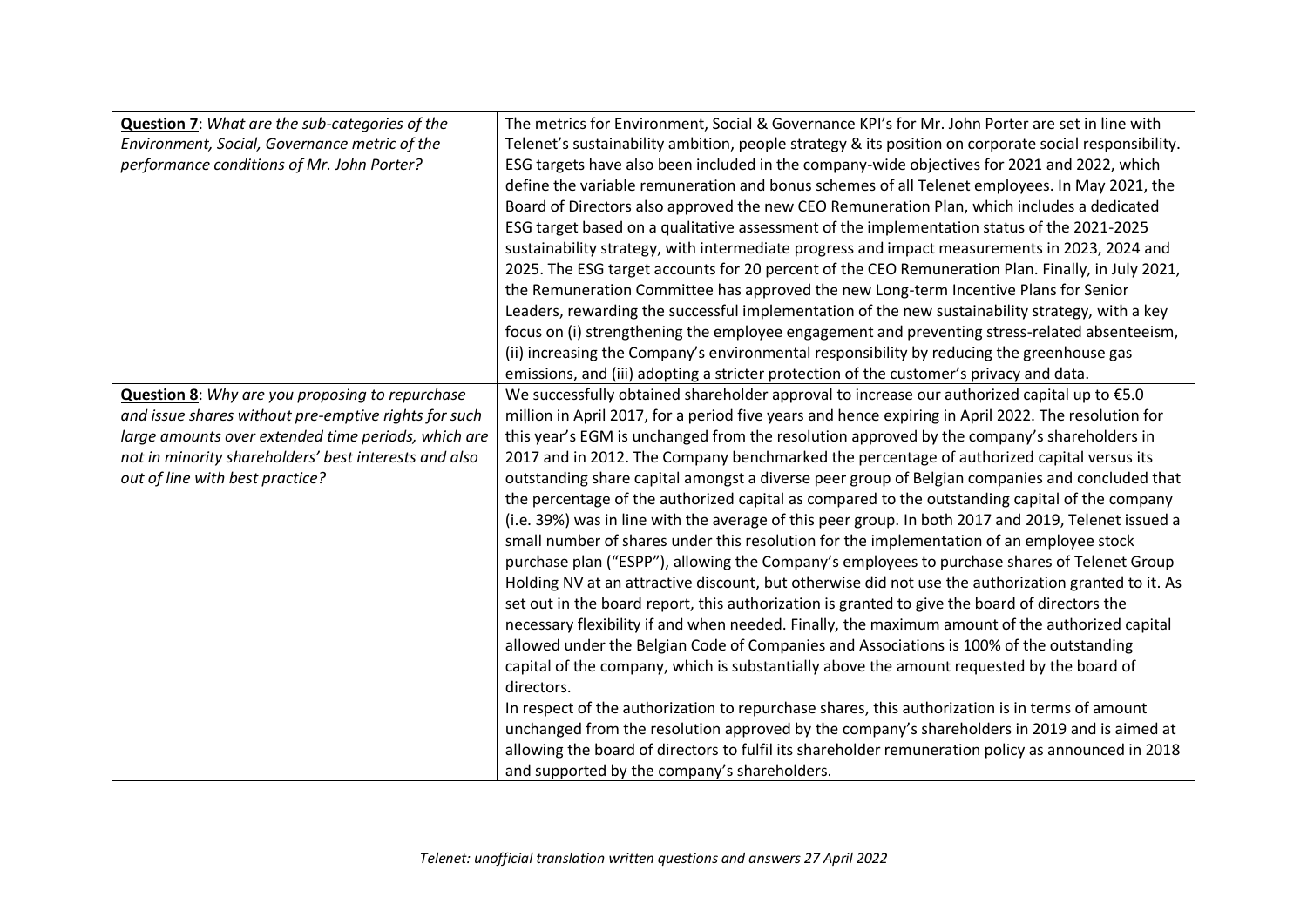| <b>Question 9: Did you consult shareholders before</b> | We published the Convening Notice for our April 2022 AGM and EGM on our Investor Relations      |
|--------------------------------------------------------|-------------------------------------------------------------------------------------------------|
| submitting these proposals?                            | website at the end of March and have been reaching out to shareholders and proxy advisory firms |
|                                                        | since then to discuss these proposed resolutions and their interpretation thereof. We did not   |
|                                                        | consult shareholders prior to submitting these proposals to the board of directors and to the   |
|                                                        | AGM/EGM. However, as mentioned in response to the previous question, the authorised capital     |
|                                                        | proposed resolution is unchanged from the authorisations that have been approved by the         |
|                                                        | company's shareholders in 2017 and in 2012. The share buy-back authorization is in terms of     |
|                                                        | amount unchanged from the resolution approved by the company's shareholders in 2019 and is      |
|                                                        | aimed at allowing the board of directors to fulfil its shareholder remuneration policy as       |
|                                                        | announced in 2018 and supported by the company's shareholders.                                  |

## **Questions from Lucerne to Telenet Group Holding NV**

| <b>Appointment of Directors:</b>                                                                                                                                                                                                                                                                                                                                                                                                                                        |                                                                                                                                                                                                                                                                                                                                                                                                                                                                                                                                                                                                                                                                                                                       |
|-------------------------------------------------------------------------------------------------------------------------------------------------------------------------------------------------------------------------------------------------------------------------------------------------------------------------------------------------------------------------------------------------------------------------------------------------------------------------|-----------------------------------------------------------------------------------------------------------------------------------------------------------------------------------------------------------------------------------------------------------------------------------------------------------------------------------------------------------------------------------------------------------------------------------------------------------------------------------------------------------------------------------------------------------------------------------------------------------------------------------------------------------------------------------------------------------------------|
| "Upon advice of the Remuneration & Nomination<br>Committee, the board of directors has presented<br>inter alia (i) the appointment of Ms. Lieve Creten as<br>candidate independent director of the Company, (ii)<br>the appointment of Mr. Dirk Van den Berghe<br>(representing Dirk JS Van den Berghe Ltd.) as<br>candidate independent director of the Company,<br>and (iii) the appointment of Mr. John Gilbert as<br>candidate independent director of the Company. | We confirm that the Remuneration & Nomination Committee decided to recommend, based on the<br>agreed procedure (with the involvement of a renowned Executive Search firm) to select and nominate<br>the independent directors referred to. In general, it is noted that the Committee defined distinct<br>profiles for the recruitment taking in account governance requirements (including several face to face<br>interviews with potential candidates and skill set evaluations). During the process, the Committee has<br>extensively considered the independence of the proposed independent directors, including by<br>discussions with and obtaining written statements by the respective nominated directors. |
| For each of these proposed appointments could<br>a)<br>you please explain how the Remuneration and<br>Nomination Committee reached its conclusion<br>that these persons have the right profiles and<br>competences to serve as Telenet independent<br>directors and meet the criteria provided for in<br>article 7:87 of the Belgian Code of Companies<br>and Associations, article 3.5 of the Belgian                                                                  | The Remuneration Committee has built a thorough record to support the recommendations made and<br>confirms positive recommendations for each of them, but as the disclosure of the advice of the<br>Remuneration & Nomination Committee is not legally required nor market practice, it will not be<br>disclosed.<br>Mr. De Graeve has requested the Board that no proposal be submitted to the annual meeting to extend<br>his mandate as independent chairman for personal reasons. At the age of 68 Mr De Graeve indicated<br>not to pursue an additional term (conscious of the fact that during any potential additional term he                                                                                 |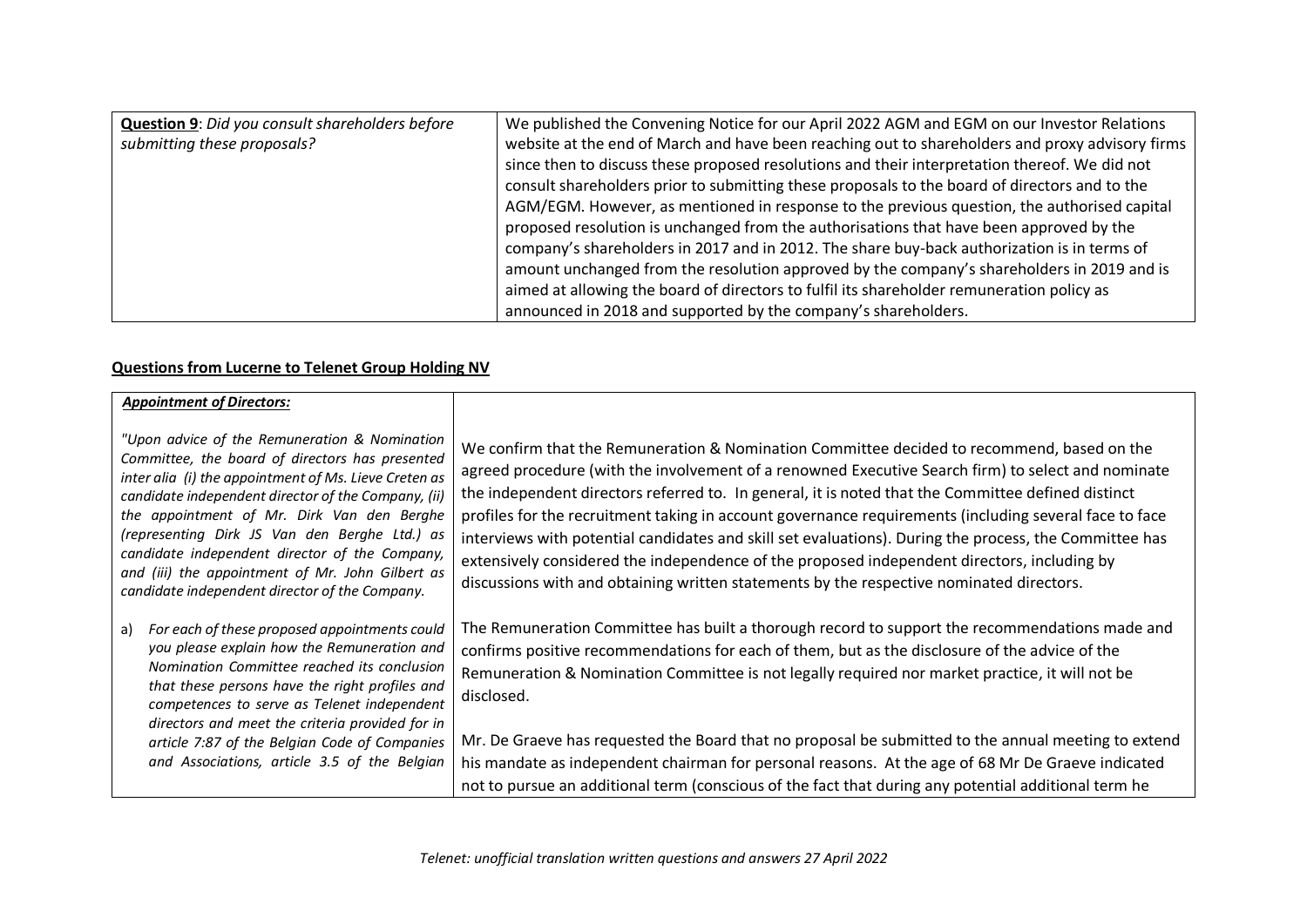|          | Corporate Governance Code 2020 and Article<br>18.2 of the articles of association?                                                                                                                                                                                                                                                                                                                                                                                                                                                                                                                                                                                                                                         | would reach the maximum permitted age to be part of the Board of Directors, as stipulated in the<br>company's Corporate Governance Charter).                                                                                                                                                                                                                                                                                                                                                                                                                                                                                                                                                                                                                                                                                                                                                                                                                                                                                                |
|----------|----------------------------------------------------------------------------------------------------------------------------------------------------------------------------------------------------------------------------------------------------------------------------------------------------------------------------------------------------------------------------------------------------------------------------------------------------------------------------------------------------------------------------------------------------------------------------------------------------------------------------------------------------------------------------------------------------------------------------|---------------------------------------------------------------------------------------------------------------------------------------------------------------------------------------------------------------------------------------------------------------------------------------------------------------------------------------------------------------------------------------------------------------------------------------------------------------------------------------------------------------------------------------------------------------------------------------------------------------------------------------------------------------------------------------------------------------------------------------------------------------------------------------------------------------------------------------------------------------------------------------------------------------------------------------------------------------------------------------------------------------------------------------------|
| b)<br>c) | Could you please disclose the underlying advice<br>of the Remuneration and<br>Nomination<br>Committee?"<br>"Could you please elaborate on the reasons why<br>(i) Mr. De Graeve requested the board that no<br>proposal be submitted to the annual meeting to<br>extend his mandate as independent chairman<br>of the board and (ii) Mr. Van Biesbroeck will<br>only serve as Mr. De Graeve's successor ad<br>interim up to one year, before Mr. Van den<br>Berghe would pick up the function of chairman?<br>As far as the latter is concerned, why do you feel<br>it is appropriate for Mr. Van Biesbroeck to only<br>serve for such an interim term when the<br>company intends to pursue<br>strategic<br>opportunities" | As indicated in the press release of 24 March 2022, the Company is extremely pleased that Mr. Van<br>Biesbroeck will take on the chairmanship of the company following the next general meeting. Mr Van<br>Biesbroeck was not seeking a longer term. In any event, being a prime mover at Telenet and highly<br>experienced, he will be able to guarantee continuity and a seamless transition to a new Chair. Mr. Van<br>den Berghe will initially join the Board as an independent director, following which the Board of<br>Directors intends to appoint him Chair of the company.<br>This has been explained in the press release of 24 March 2022 published on the Company's website<br>https://press.telenet.be/telenet-board-of-directors-welcomes-new-talent                                                                                                                                                                                                                                                                        |
|          | Sale of tower business and strategic transactions:<br>"Section 1.7 of the Annual Report highlights that the<br>board decided in FY 2021 to commence a strategic<br>review of Telenet's telecommunications tower<br>preliminary<br>business,<br>includina<br>market<br>a<br>amidst<br>strong<br>demand<br>assessment,<br>for<br>telecommunications infrastructure assets generally<br>and as the case may be broader strategic<br>transactions.<br>a) Please<br>explain<br>strategic<br>what<br>these<br>transactions and<br>opportunities<br>are, and                                                                                                                                                                      | At the end of October last year, Telenet announced that its board of directors had commenced a<br>strategic review of its mobile telecommunications tower business, holding all the passive infrastructure,<br>including a preliminary market assessment. The board's decision was amongst others driven by<br>continued strong demand for telecommunications infrastructure assets generally (as evidenced by the<br>attractive multiples paid in such divestment processes) and as the case may be broader strategic<br>transactions. At that time, Telenet was still actively pursuing the acquisition of the Walloon cable<br>operator VOO, which could have been funded through existing cash, additional debt, the net proceeds<br>from a tower transaction and/or a combination thereof. At the end of November, Nethys (VOO's<br>controlling shareholder) announced its intention to enter into exclusive negotiations with Orange<br>Belgium for the sale of VOO to the latter, which was signed at the end of December last year. |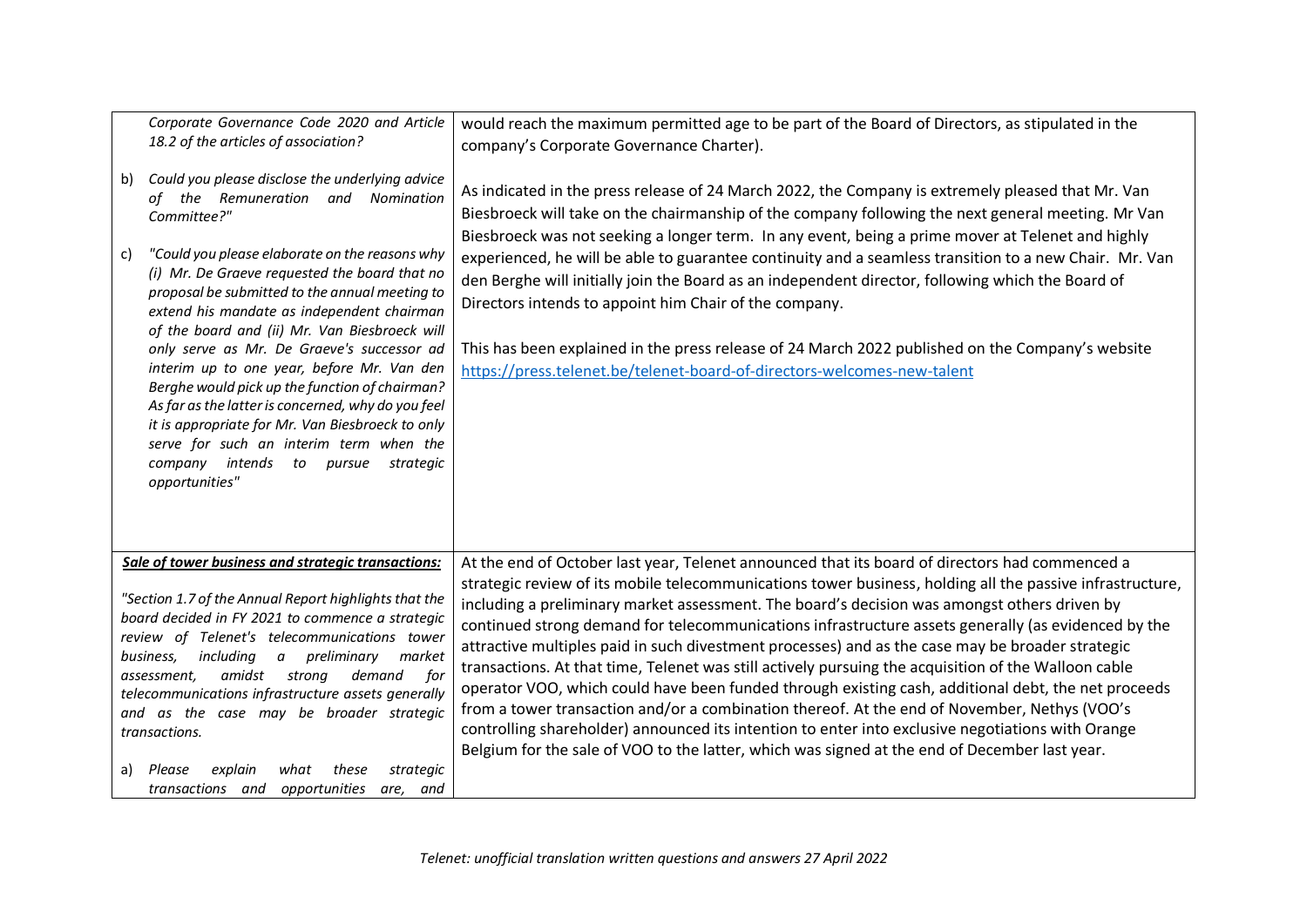|    | whether the board's decision to retain the<br>of<br>sale<br>Telenet's<br>proceeds<br>the<br>of<br>telecommunications tower business is driven by<br>any contemplated future M&A transactions<br>and in particular a potential merger between<br>VodafoneZiggo and Telenet? | Given strong market appetite for our well-positioned tower portfolio and the underlying valuations that<br>could be achieved through a potential transaction, the board of directors unanimously decided to<br>continue the competitive M&A process, which was completed at the end of March this year, and leading<br>to a full sale to DigitalBridge for a total cash consideration of €745 million, equivalent to 25.1x<br>EV/EBITDAal (after leases) 2021.                                                                                                                                                                                                                                                                                                                                                                                                                                                                                                                                                                                                                                                                                                             |
|----|----------------------------------------------------------------------------------------------------------------------------------------------------------------------------------------------------------------------------------------------------------------------------|----------------------------------------------------------------------------------------------------------------------------------------------------------------------------------------------------------------------------------------------------------------------------------------------------------------------------------------------------------------------------------------------------------------------------------------------------------------------------------------------------------------------------------------------------------------------------------------------------------------------------------------------------------------------------------------------------------------------------------------------------------------------------------------------------------------------------------------------------------------------------------------------------------------------------------------------------------------------------------------------------------------------------------------------------------------------------------------------------------------------------------------------------------------------------|
| b) | What are the intentions in terms of shareholder<br>remuneration, as the case may be?"                                                                                                                                                                                      | As mentioned in our March 25, 2022 press release, Telenet intends to initially retain the net proceeds<br>from the transaction, awaiting the achievement of certain accretive strategic transactions, including<br>amongst others the NetCo JV with Fluvius by the end of the second quarter and the upcoming<br>multiband spectrum auction starting in June this year, and the impacts thereof on the Company's<br>financial and leverage profile, as well as other potential strategic opportunities that could arise in the<br>future.                                                                                                                                                                                                                                                                                                                                                                                                                                                                                                                                                                                                                                  |
|    |                                                                                                                                                                                                                                                                            | At present, the Company is not pursuing large-scale M&A opportunities other than the ongoing<br>discussions with Fluvius about the "data network of the future", including Fiber to the Home ("FttH")<br>technology. The network of the future will be fully open, ultra-performant, accessible to businesses and<br>families, both in urban and rural areas, and built at the lowest societal cost. Both companies intend to<br>create a new self-funding independent infrastructure company ("NetCo"), contributing their existing<br>HFC and fiber assets as well as developing new build fiber assets in the future. NetCo intends to operate<br>a fully open access network and is expected to enjoy a high network utilization rate from the start<br>driven by Telenet's existing customer relationships and the incremental traffic generated by wholesale<br>partners. It is intended to be a multiparty partnership, i.e. open to further partnering with both strategic<br>and/or financial parties to develop this ambitious "data network of the future". Telenet expects to enter<br>into final legal agreements by the end of the second quarter this year. |
|    |                                                                                                                                                                                                                                                                            | Telenet's board of directors remains highly committed to deliver on the Company's shareholder<br>remuneration policy, as detailed during the December 2018 Capital Markets Day and as strengthened in<br>October 2020 with the introduction of a €2.75 gross dividend per share floor. In the absence of any<br>material acquisitions and/or significant changes in its business or regulatory environment, Telenet<br>intends to maintain Net Total Debt to Consolidated Annualized Adjusted EBITDA ("net total leverage")<br>around the 4.0x mid-point through an attractive and sustainable level of shareholder disbursements as<br>per the Company's current shareholder remuneration policy. At December 31, 2021, the Company's net<br>total leverage ratio was 4.0x, in line with the aforementioned policy.                                                                                                                                                                                                                                                                                                                                                       |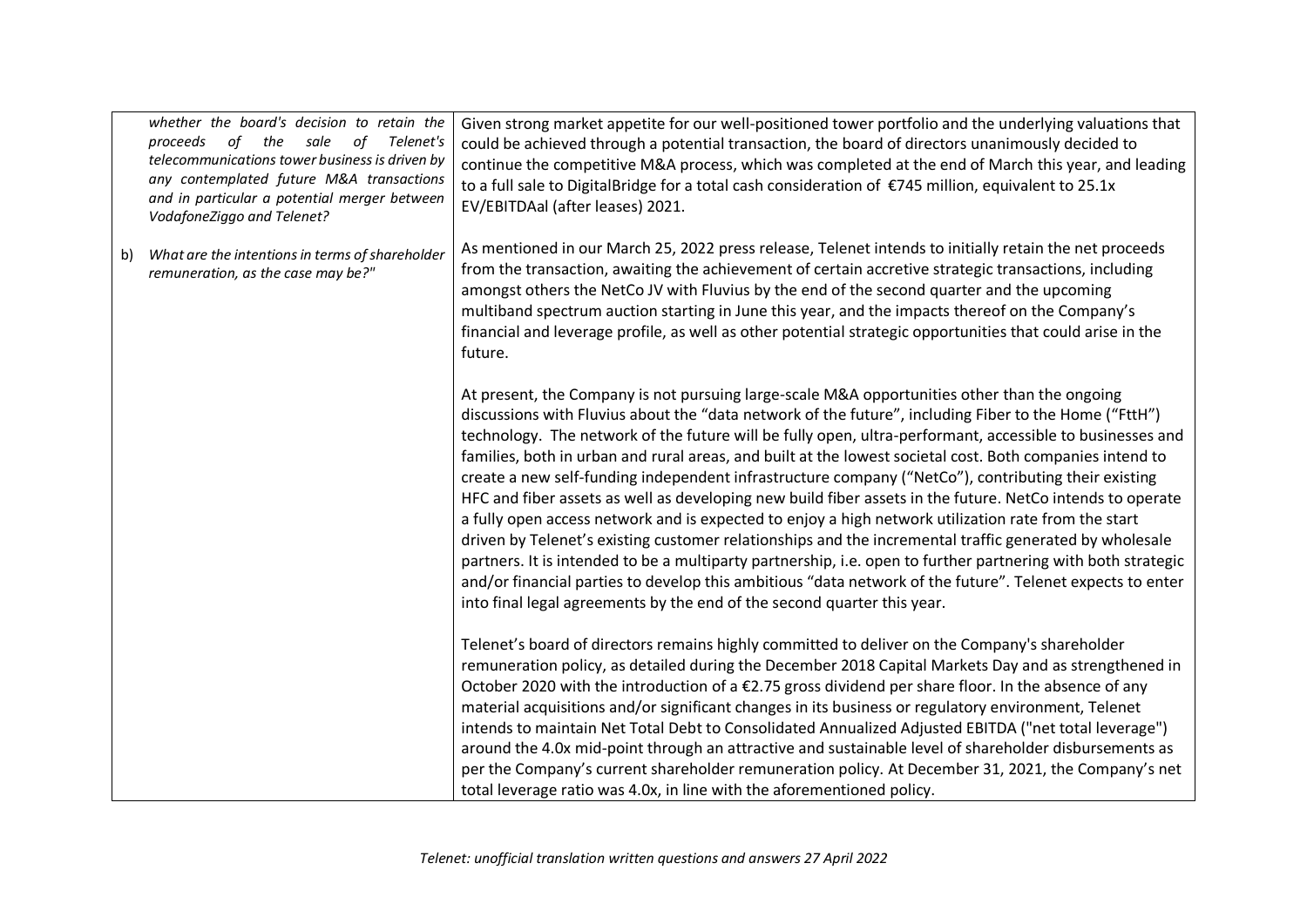## *Related party transactions*

*"Sectio[n 8.5.6.2](https://urldefense.proofpoint.com/v2/url?u=http-3A__8.5.6.2&d=DwQGaQ&c=euGZstcaTDllvimEN8b7jXrwqOf-v5A_CdpgnVfiiMM&r=7UY9cJgiIi1450FpwB_0wr1tRPsFI9xNeRJuXGuWxIU&m=q-mZpVRoRRrkJJq-JGtoSdkOIDypKW6mqxEdV4mN5xM&s=OFwTFvdZszejGKCFA1jPxAaxKa7jSKfedqXeLQCDatY&e=) of the annual report mentions that the board applied the intra-group conflict procedure set out in article 7:97 of the Belgian Companies and Associations Code to the renewal of a license agreement with Liberty Global B.V. concerning the Horizon 4 video platform and that the committee of independent directors reached the conclusion that the transaction:* 

- i. *"is not of a nature to cause the Company a disadvantage which, in light of the strategy of the Company, is manifestly illegitimate; and*
- ii. *is in the interest of the Company and does not cause a disadvantage to the Company which would not be outweighed by benefits for the Company."*

*Lucerne's questions in this respect are as follows:* 

- a) *"Could you please elaborate on the underlying reasons why, and the underlying methodology how, the committee and the independent expert appointed by it came to the conclusion that the terms of this agreement were at arm's length?*
- b) *Could you please make the latter's opinion available to the general meeting so that the shareholders can make an informed decision whether the committee of independent directors duly complied with its obligations*
- a) In line with Article 7:97 BCCA the Committee of Independent Directors together with the Independent Expert, had the necessary and obligatory interactions to come to the foresaid conclusion. The conclusion was phrased in accordance with the wording of Article 7:97 BCCA. Article 7:97 BCCA has been followed meticulously and the Company has communicated transparently on the same through a press release of 20 December 2021 on the Company's website and in the financial report 2021, in compliance with the disclosure requirements of Article 7:97 BCCA, which now requires both a press release and a mention in the annual report. The Independent Expert used the methodology and applied the benchmarks that it deemed appropriate and suited for the proposed transaction without any interference by any stakeholder.
- b) All necessary and obligatory information is disclosed in the Financial Report 2021 and the Press Release of 20 December 2021, in compliance with the disclosure requirements of Article 7:97 BCCA. The disclosure of the advice of the Committee of Independent Directors and the Independent Expert is not legally required nor market practice.

## c)  $+ d$ )

The license agreement is a prolongation of the agreement referred to in the Financial Report 2019, which was subjected to former article 524 BCC.

As previously explained during the general shareholder meeting of the company in 2018, proposed intragroup transactions are submitted to the Audit & Risk Committee to consider whether Article 7:97 BCCA applies to the transaction or whether any exceptions as provided in Article 7:97 BCCA apply.

As also explained during the general shareholder meeting of the company in 2018, all potential related party transactions are discussed and monitored in depth at the Audit and Risk Committee and also closely followed up by the board of directors, who based upon well documented files, consider whether Article 7:97 BCCA applies to the transaction or whether any exceptions as provided in Article 7:97 BCCA apply.The company's internal audit and compliance teams as well as the company's external auditor closely monitor the same. This procedure complies with the requirements of Article 7:97 BCCA.